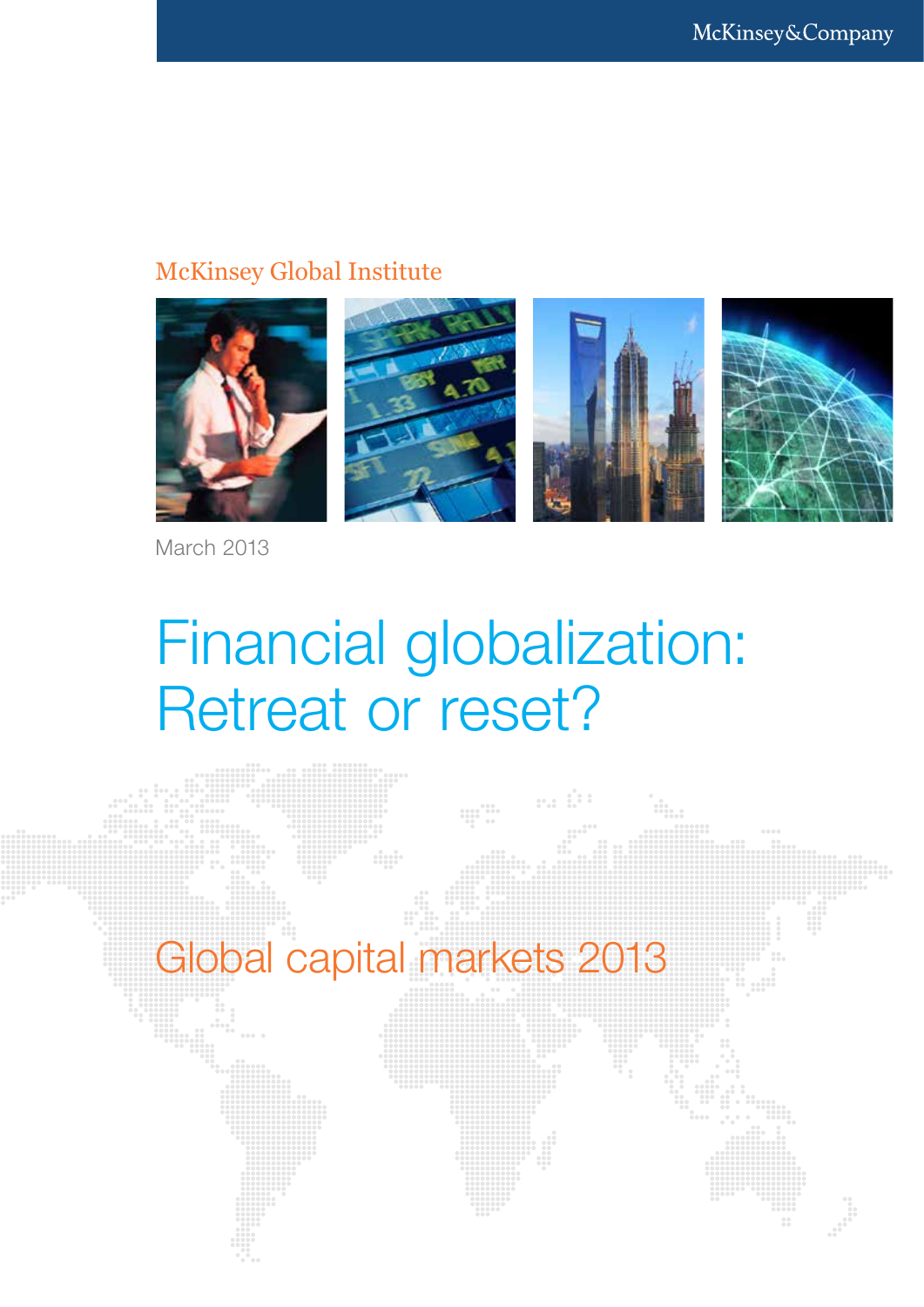#### **The McKinsey Global Institute**

The McKinsey Global Institute (MGI), the business and economics research arm of McKinsey & Company, was established in 1990 to develop a deeper understanding of the evolving global economy. Our goal is to provide leaders in the commercial, public, and social sectors with the facts and insights on which to base management and policy decisions.

MGI research combines the disciplines of economics and management, employing the analytical tools of economics with the insights of business leaders. Our "micro-to-macro" methodology examines microeconomic industry trends to better understand the broad macroeconomic forces affecting business strategy and public policy. MGI's in-depth reports have covered more than 20 countries and 30 industries. Current research focuses on six themes: productivity and growth; natural resources; labor markets; the evolution of global financial markets; the economic impact of technology and innovation; and urbanization. Recent reports have assessed job creation, resource productivity, cities of the future, the economic impact of the Internet, and the future of manufacturing.

MGI is led by McKinsey & Company directors Richard Dobbs and James Manyika. Michael Chui, Susan Lund, and Jaana Remes serve as MGI principals. Project teams are led by the MGI principals and a group of senior fellows, and include consultants from McKinsey & Company's offices around the world. These teams draw on McKinsey & Company's global network of partners and industry and management experts. In addition, leading economists, including Nobel laureates, act as research advisers.

The partners of McKinsey & Company fund MGI's research; it is not commissioned by any business, government, or other institution. For further information about MGI and to download reports, please visit www.mckinsey.com/mgi.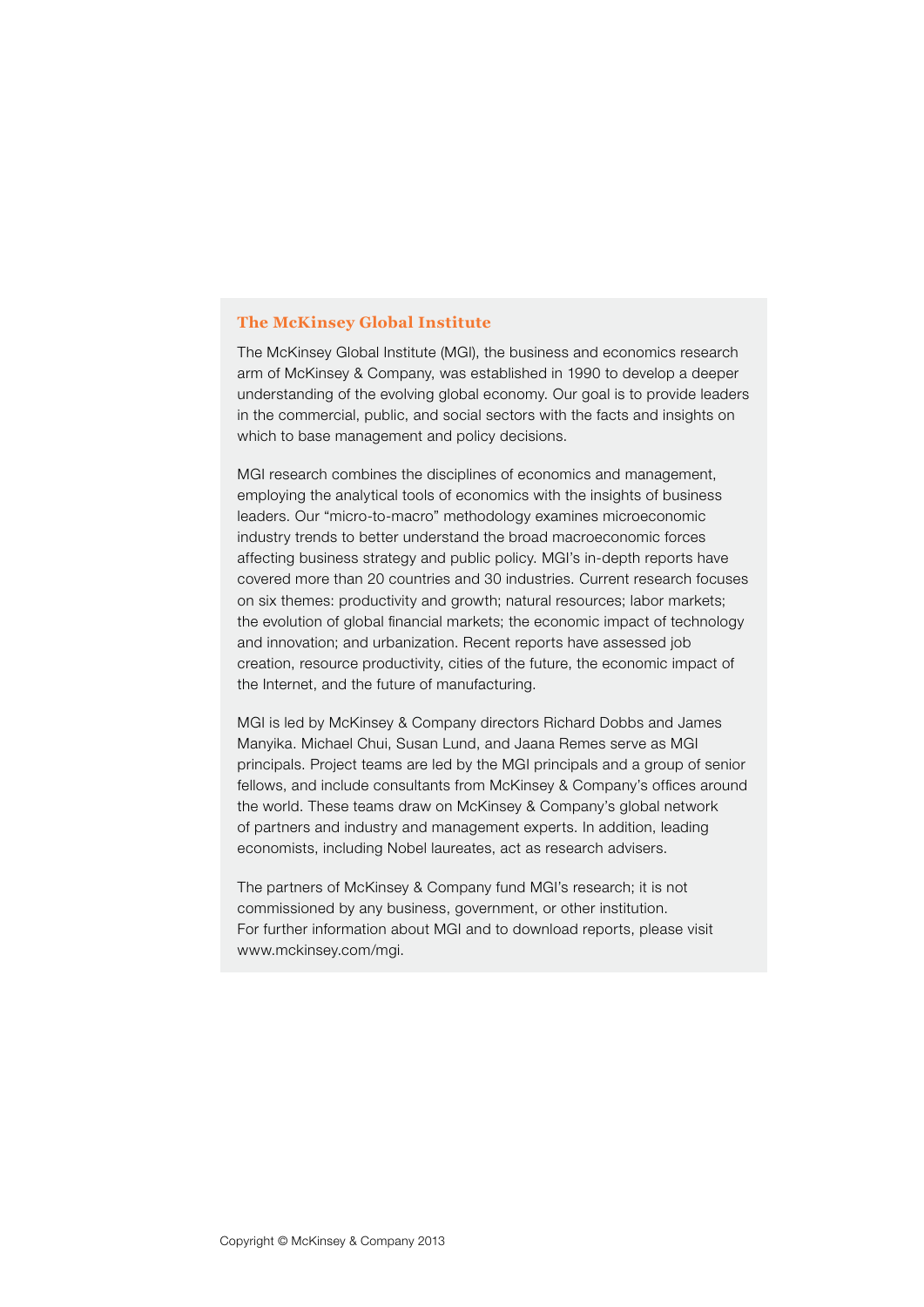McKinsey Global Institute

March 2013

### Financial globalization: Retreat or reset?

Global capital markets 2013

Susan Lund Toos Daruvala Richard Dobbs Philipp Härle Ju-Hon Kwek Ricardo Falcón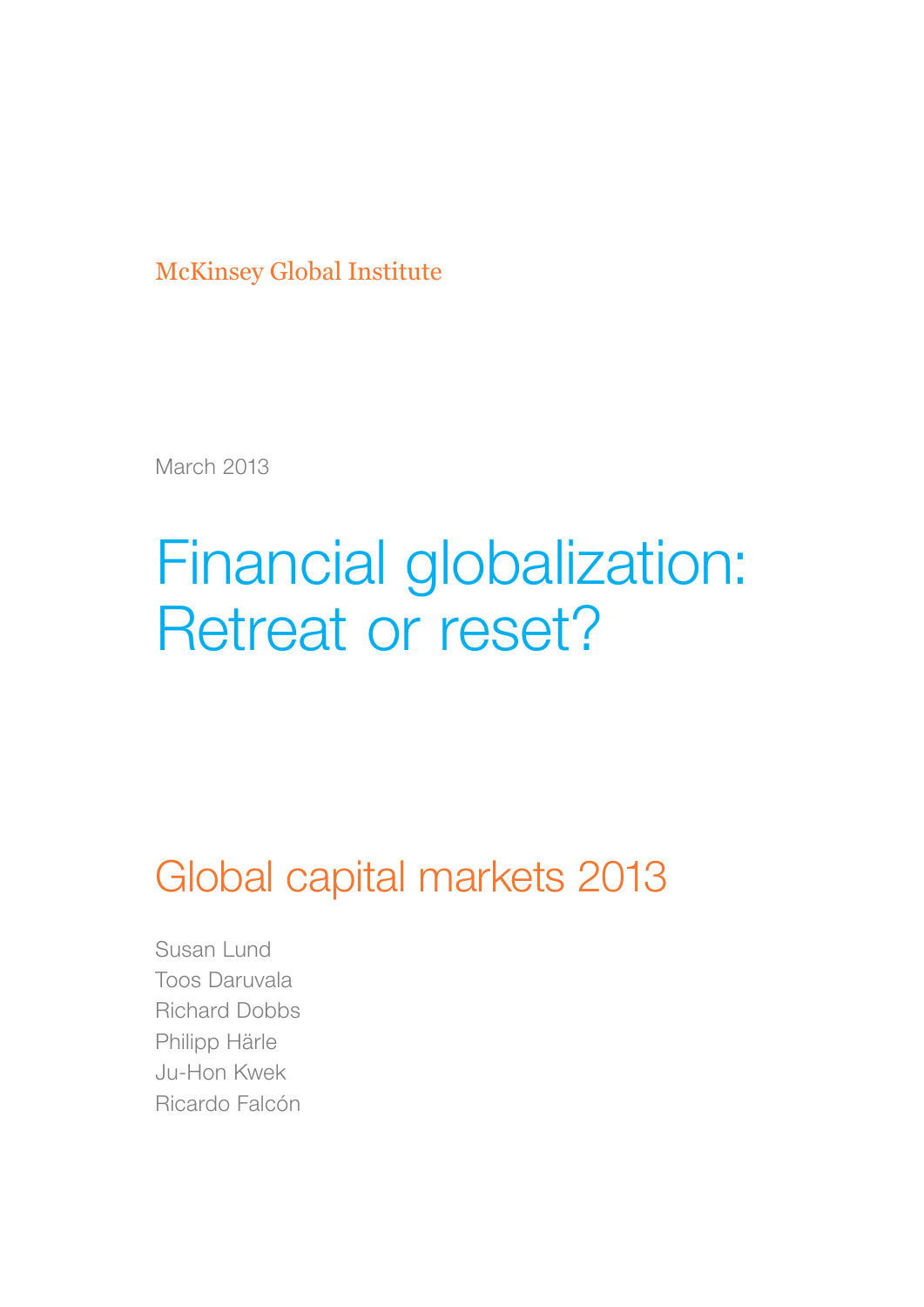## *Retreat ...*

annual growth in global 1.9% annual growth in global and the set of the same since 2007, down from 7.9%

> decline in cross-60% decline in cross-<br>60% border capital flows from their 2007 peak

# \$3.7 trillion

decline in cross-border claims by Eurozone banks since 2007

> increase in government debt securities since 2007 \$15.4 trillion

emerging economies' share 7% emerging economies' share<br>This of global foreign investment in equities and bonds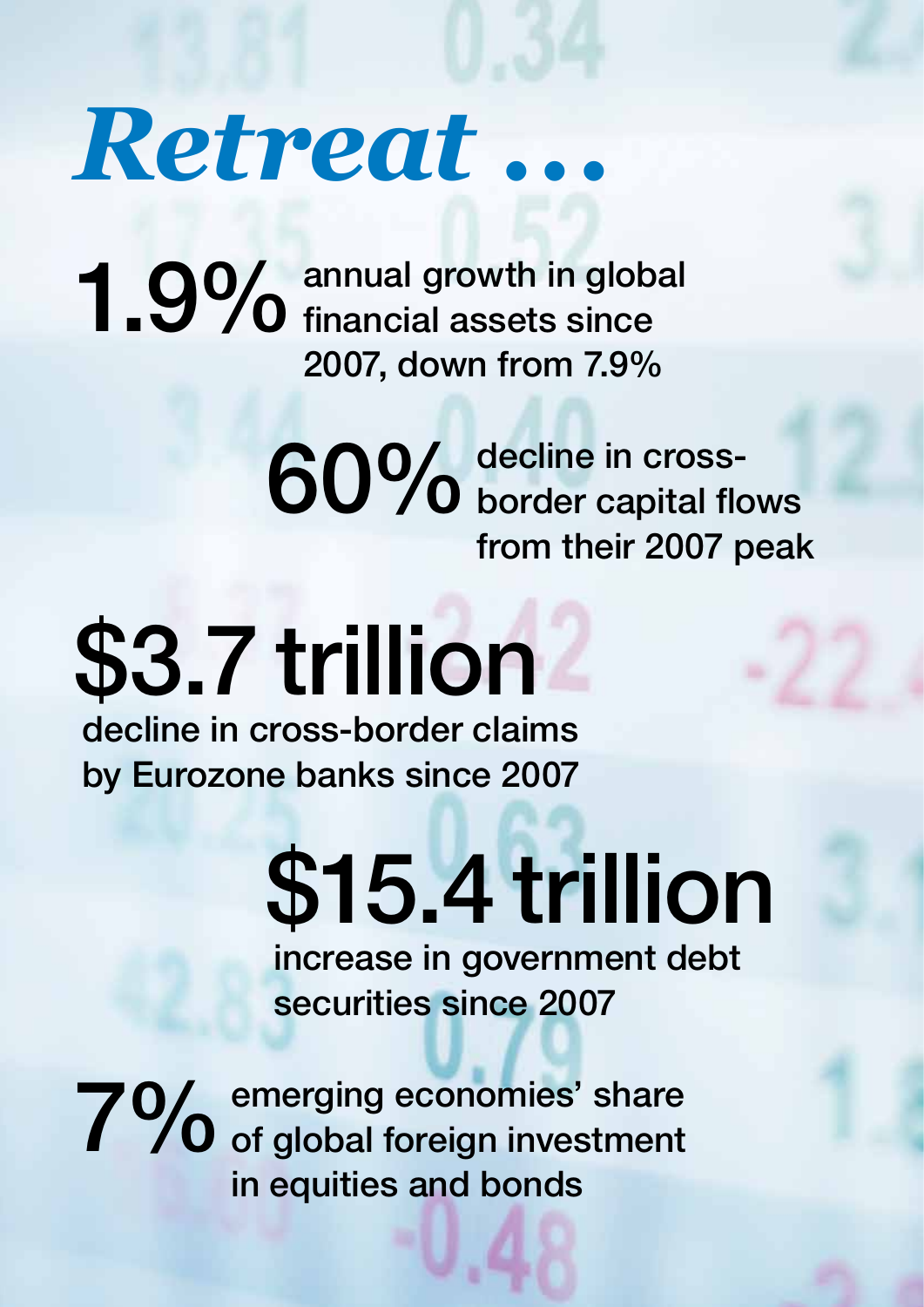## *... or reset?*

share of global capital flows 32% share of global capital flows<br>32% going to emerging economies in 2012, up from 5% in 2000

# \$1.4 trillion

annual corporate bond issuance since 2009, double pre-crisis levels

of cross-border capital flows 40% of cross-border capital flow made up of FDI, the most stable type of flow

## in "South-South" foreign investments \$1.9 trillion

between emerging economies

reduction in global current 30% reduction in global currely contained to the secount imbalances as percent of GDP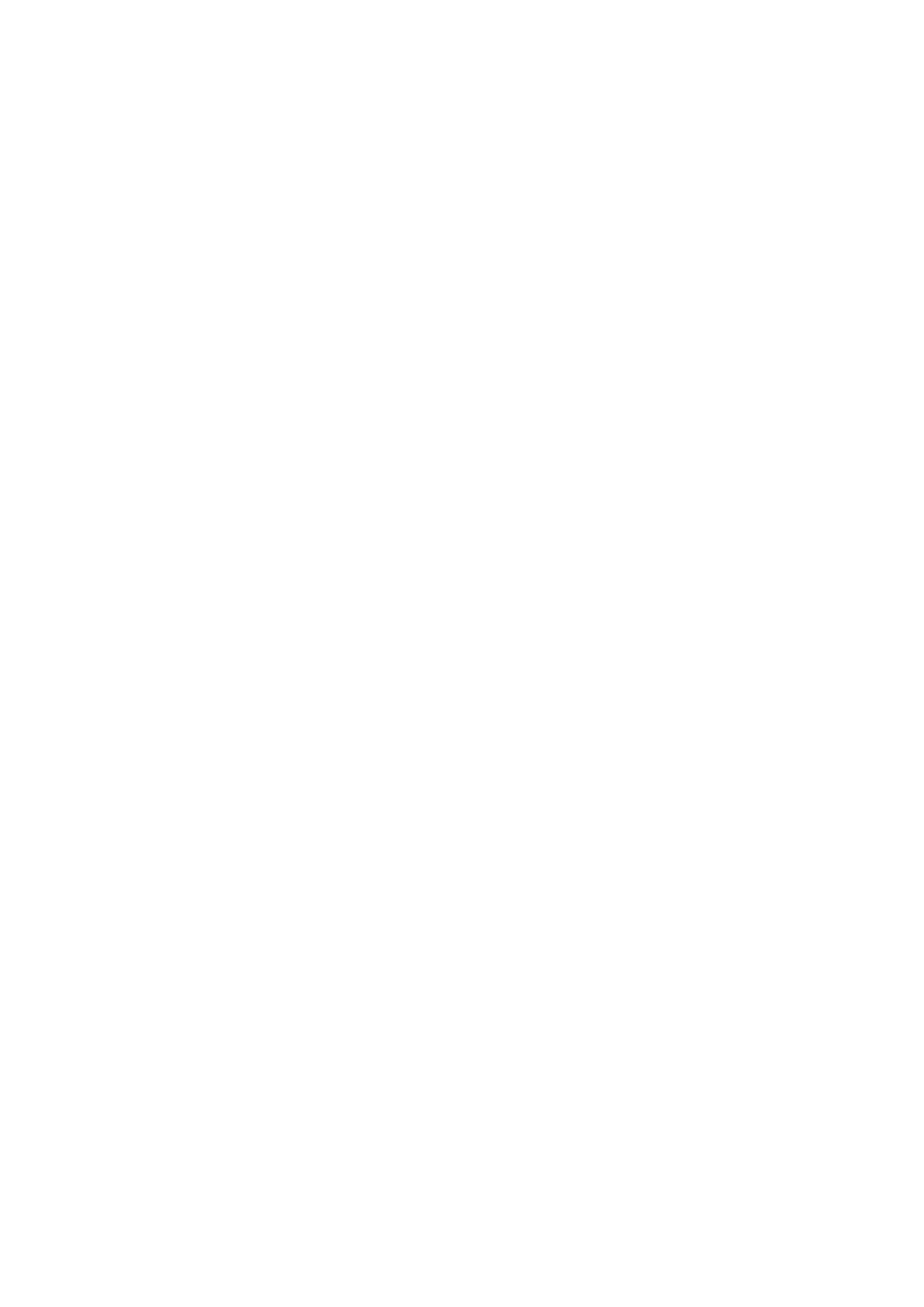#### Executive summary

As this report went to press, a number of major global equity markets were on the rise. Many were eager to take this rebound as a sign that the last vestiges of the financial crisis and the Great Recession are finally behind us.

But a deeper analysis finds that the financial crisis continues to have lingering and profound effects. For three decades, capital markets and banking systems rapidly expanded and diversified, but now that process—called financial deepening has largely ground to a halt. Although global financial assets have surpassed their pre-crisis totals, growth has hit a plateau. In many emerging markets, the development of financial systems has fallen behind the pace of GDP growth.

Financial globalization has also stalled. Since 1980, unprecedented capital mobility has linked national financial markets into an ever more tightly interconnected global system. This process accelerated dramatically with the creation of a monetary union and a single currency in Europe, but the phenomenon of financial integration extended worldwide. When the 2008 crisis erupted, the intricate web of connections in the global financial system spread shocks very quickly. In the wake of the crisis, however, there has been a pullback. Cross-border capital flows collapsed, and today they remain 60 percent below their pre-crisis peak.

Using our proprietary database of the financial assets of 183 countries around the world, this report considers the trends of financial deepening and financial globalization in tandem.1 In a healthy ecosystem, these two forces would interact in a virtuous cycle, with borrowers and savers from different countries connecting in robust, transparent, and liquid financial markets. But the financial crisis ushered in a period of retrenchment—some of which, especially in advanced economies, reflects a necessary correction. Nevertheless, there is also a chance that this correction may overshoot, reducing the flow of private-sector financing needed for recovery and a return to economic growth.

Today global financial markets are at an inflection point. One path leads to a more balkanized structure that relies primarily on domestic capital formation and concentrates risks within local banking systems, while another points toward a healthier model of financial globalization that corrects the pre-crisis excesses while supporting more robust economic growth. Achieving this second outcome will require concerted actions by policy makers and financial institutions.

<sup>1</sup> This is the latest in a series of McKinsey Global Institute reports on the state of global capital markets. See our previous research at www.mckinsey.com/mgi.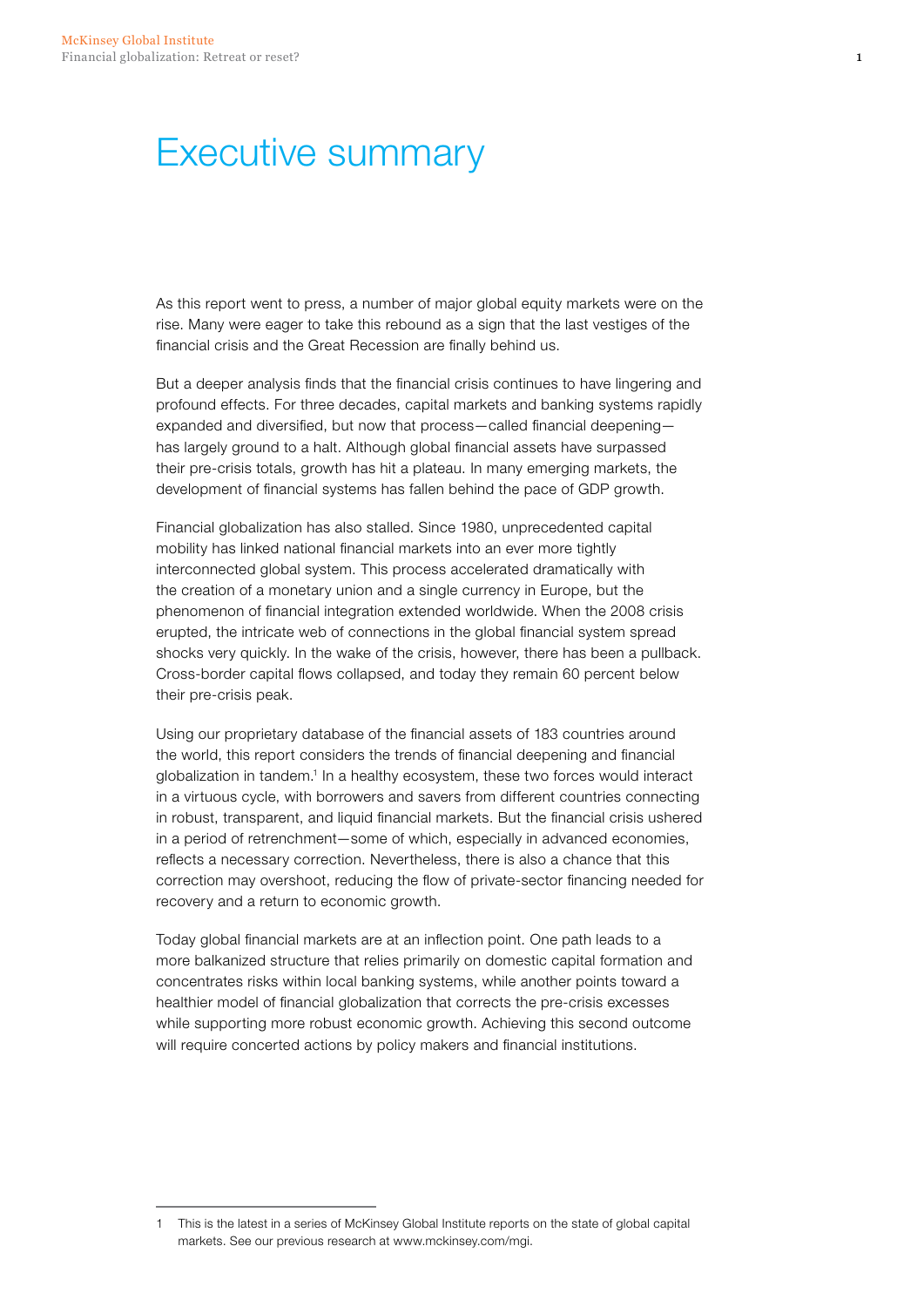#### **Global financial markets stall**

The world's financial assets—or the value of equity market capitalization, corporate and government bonds, and loans—grew from around \$12 trillion in 1980 to \$206 trillion in 2007. Financial depth, which measures those assets relative to GDP, rose from 120 percent to 355 percent of global GDP over the same period. But this rapid growth has stalled. Today the value of the world's financial assets stands at \$225 trillion, above the pre-crisis peak (Exhibit E1). But global financial assets have fallen by 43 percentage points relative to GDP since 2007—and by 54 percentage points if we exclude the recent rise in government debt. Their annual growth was 7.9 percent from 1990 to 2007, but that has slowed to an anemic 1.9 percent since the crisis.

#### **Exhibit E1**

#### **Global financial assets have grown to \$225 trillion, but growth has slowed since 2007**



1 Based on a sample of 183 countries.

SOURCE: McKinsey Global Institute Financial Assets Database; McKinsey Global Institute analysis

The loss of momentum is not confined to the advanced economies<sup>2</sup> at the heart of the crisis. Emerging markets weathered the crisis well, but their financial depth is on average less than half that of advanced economies as of 2012 (157 percent of GDP compared with 408 percent of GDP). This gap was narrowing before the crisis, but it is no longer closing.

Some of the slowdown in the growth of global financial assets represents a healthy correction. Looking back, we can see that several unsustainable trends propelled a large share of the pre-crisis gains. The most notable of these factors was the increasing size and leverage of the financial sector itself.

2 We use the terms *developed country*, *advanced economy*, and *mature economy* interchangeably throughout this report. We also use the terms *emerging market*, *emerging economy*, *developing country*, and *developing economy* interchangeably.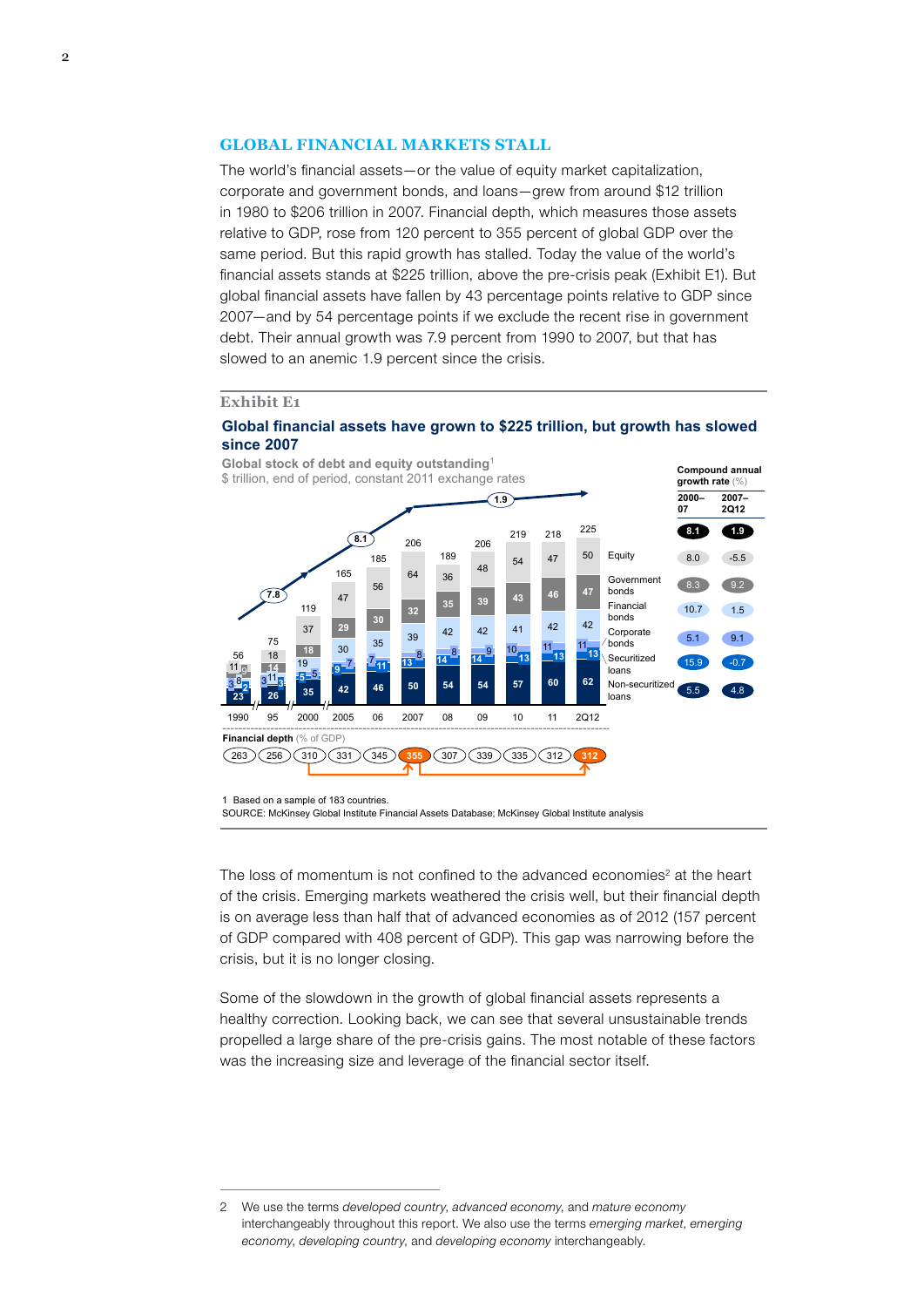While Exhibit E1 offers an asset-class view of growth, our database allows us to separate out the financing available for different sectors of the economy: households and non-financial corporations, financial institutions, and government. This analysis reveals that the financial sector generated more than one-third of global financial deepening prior to the crisis. Bonds issued by financial institutions to fund lending activities and other asset purchases grew to \$39 trillion by 2007 roughly five times the value of bonds issued by non-financial companies.

One-quarter of financial deepening before the crisis was due to equity market valuations rising above long-term norms-gains that were erased in the crisis.<sup>3</sup> Initial public offerings and new equity raising have fallen significantly since the crisis. Another factor adding to financial deepening during this period was a steady rise in government debt—a trend that is sustainable only up to a certain point.

Financing for households and non-financial corporations accounted for just over one-fourth of the rise in global financial depth from 1995 to 2007—an astonishingly small share, given that this is the fundamental purpose of finance. Since then, financing for this sector has stalled in the United States, as households and companies have deleveraged.<sup>4</sup> Despite the lingering euro crisis, however, financing to households and corporations in Europe has continued to grow in most countries, as banks have stepped up domestic lending while reducing foreign activities.

The risk now is that continued slow growth in global financial assets may hinder the economic recovery, stifling business investment, homeownership, and investment in innovation and infrastructure. Our analysis suggests a link between financing and growth, showing a positive correlation between financing for the household and corporate sectors and subsequent GDP growth. A continuation of current trends could therefore slow the economic recovery.

#### **Cross-border capital flows decline**

Cross-border capital flows—including lending, foreign direct investment, and purchases of equities and bonds—reflect the degree of integration in the global financial system. While some of these flows connect lenders and investors with real-economy borrowers, interbank lending makes up a significant share. In recent decades, financial globalization took a quantum leap forward as crossborder capital flows rose from \$0.5 trillion in 1980 to a peak of \$11.8 trillion in 2007. But they collapsed during the crisis, and as of 2012, they remain more than 60 percent below their former peak (Exhibit E2).

As with financial deepening, it is important to disentangle the different components of growth and decline in capital flows. In the decade up to 2007, Europe accounted for half of the growth in global capital flows, reflecting the increasing integration of European financial markets. But today the continent's financial integration has gone into reverse. Eurozone banks have reduced crossborder lending and other claims by \$3.7 trillion since 2007 Q4, with \$2.8 trillion

<sup>3</sup> We measure equity valuations by changes in the price-to-book ratio of listed companies. As of early 2013, some major stock market indices were nearing or had surpassed their precrisis peaks. However, equity market capitalization relative to GDP is still below the 2007 level globally and in most countries.

<sup>4</sup> See *Debt and deleveraging: Uneven progress on the path to growth*, McKinsey Global Institute, January 2012.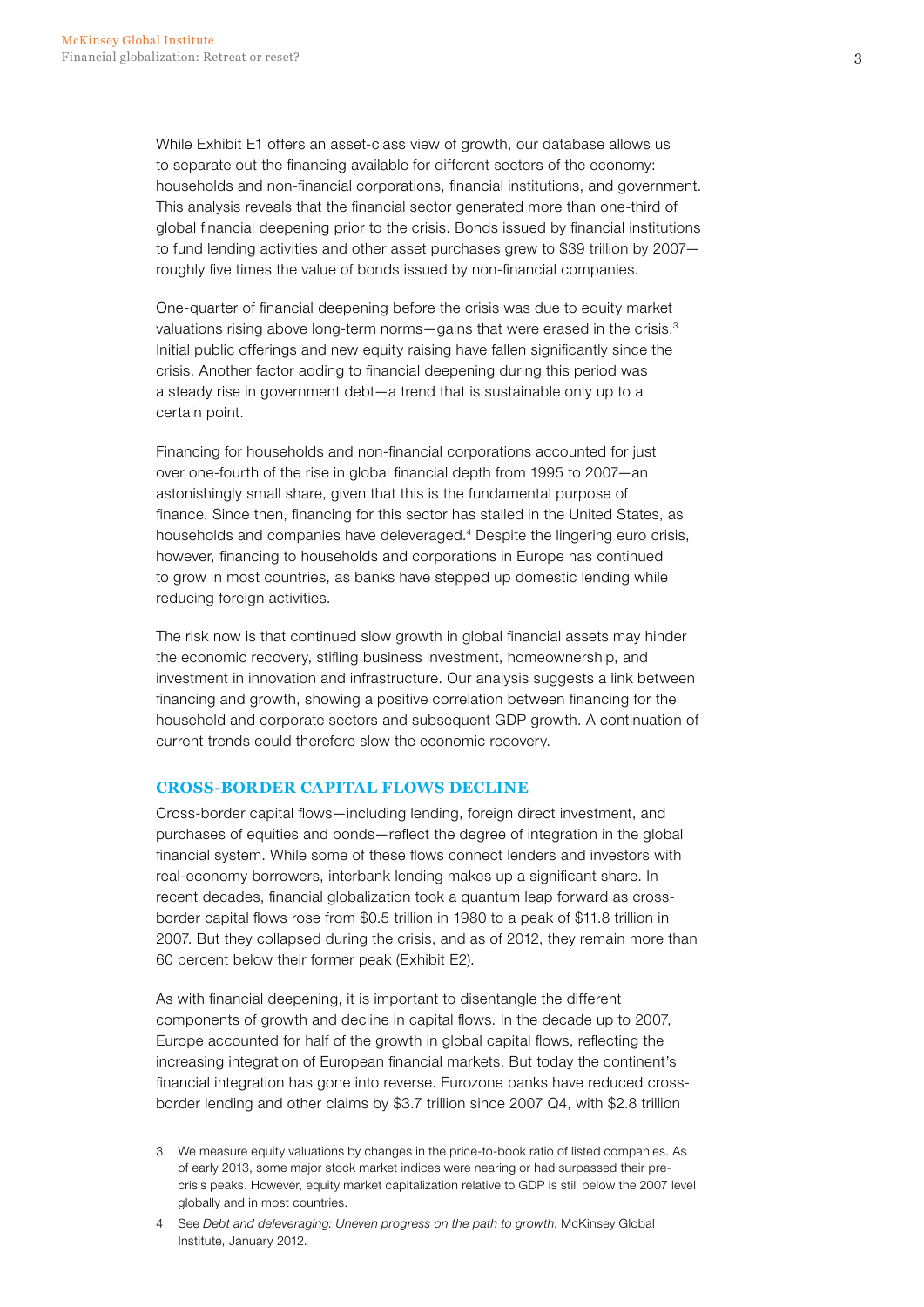of that reduction coming from intra-European claims (Exhibit E3). Financing from the European Central Bank and other public institutions now accounts for more than 50 percent of capital flows within Europe. With hindsight, it appears that capital mobility in Europe outpaced the development of institutions and common regulations necessary to support such flows.

#### **Exhibit E2**

4

#### **Cross-border capital flows fell sharply in 2008 and today remain more than 60 percent below their pre-crisis peak**

**Global cross-border capital flows**<sup>1</sup> \$ trillion, constant 2011 exchange rates



1 Includes foreign direct investment, purchases of foreign bonds and equities, and cross-border loans and deposits.

SOURCE: International Monetary Fund (IMF) Balance of Payments; Institute of International Finance (IIF); McKinsey Global Institute analysis 2 Estimated based on data through the latest available quarter (Q3 for major developed economies, Q2 for other advanced and<br>.emerging economies). For countries without quarterly data, we use trends from the Institute of In

#### **Exhibit E3**

#### **Since 2007, Eurozone banks have reduced foreign claims by \$3.7 trillion, \$2.8 trillion of which was intra-European**

**Consolidated foreign claims of Eurozone reporting banks (includes loans and other foreign financial assets)**<sup>1</sup> By counterparty location, constant 2011 exchange rates

|                             | Change     |                                        |            |                                        |
|-----------------------------|------------|----------------------------------------|------------|----------------------------------------|
|                             | 4Q99-4Q07  |                                        | 4Q07-2Q12  |                                        |
| Eurozone bank<br>claims on: | \$ billion | Compound annual<br>growth rate $(\% )$ | \$ billion | Compound annual<br>growth rate $(\% )$ |
| GIIPS <sup>2</sup>          | 1,732      | 17                                     | $-1,176$   | $-14$                                  |
| Other Eurozone              | 2,033      | 12                                     | $-665$     | $-5$                                   |
| United Kingdom              | 1,609      | 16                                     | $-771$     | $-9$                                   |
| Other Western Europe        | 291        | 11                                     | $-140$     | $-7$                                   |
| <b>Total Western Europe</b> |            | 14 <sup>2</sup><br>5,665               | $-2,752$   | $-8$                                   |
| <b>United States</b>        | 1,382      | 13                                     | $-781$     | -9                                     |
| Other developed             | 509        | 6                                      | $-438$     | $-9$                                   |
| Developing countries        | 1,182      | 13                                     |            | 3<br>240                               |
| Total                       | 8,737      | 13                                     | $-3,732$   | $-7$                                   |

1 Includes banks from Austria, Belgium, Finland, France, Germany, Greece, Ireland, Italy, Netherlands, Portugal, and Spain. 2 GIIPS comprises Greece, Ireland, Italy, Portugal, and Spain.

SOURCE: Bank for International Settlements; McKinsey Global Institute analysis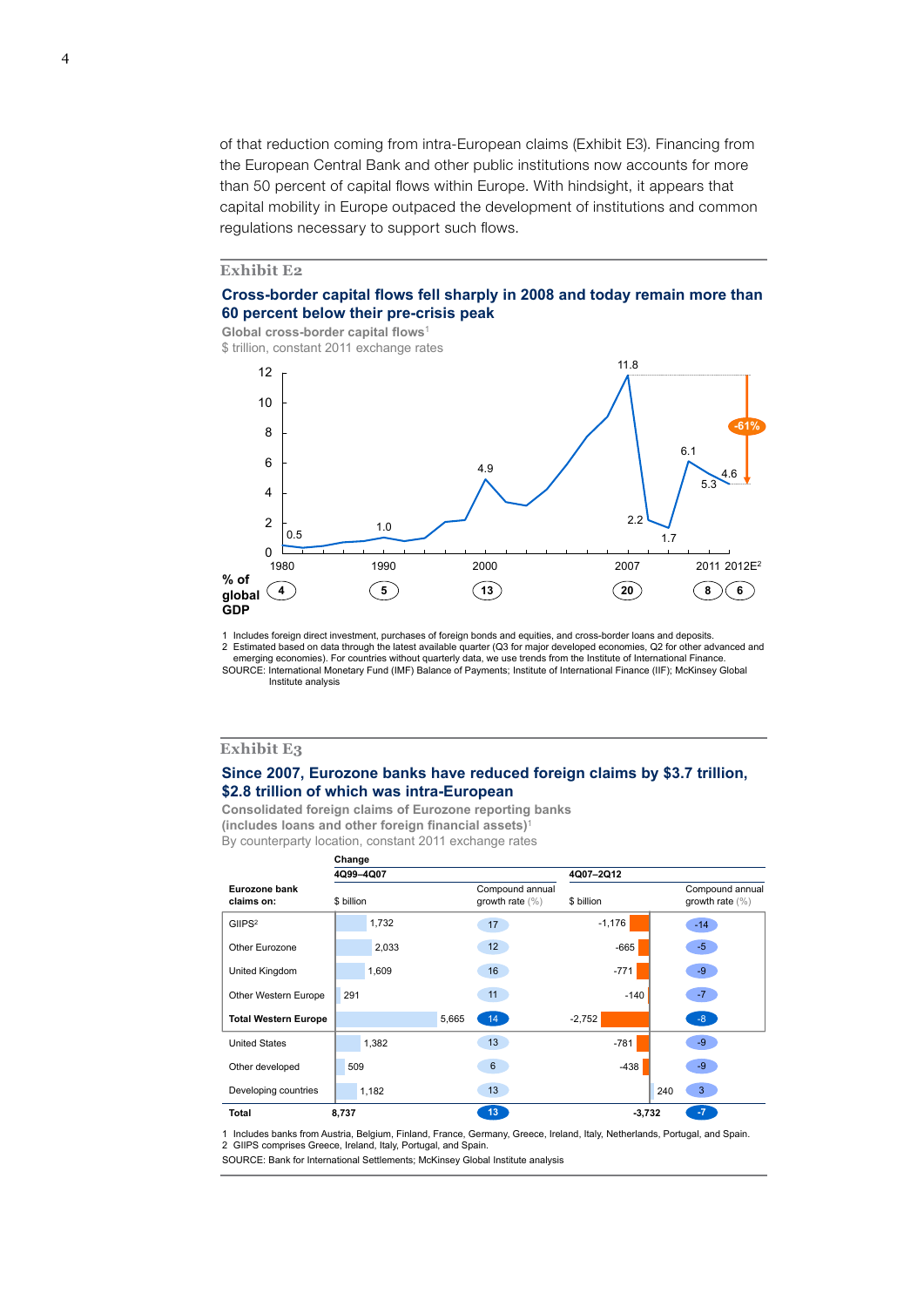Outside of Europe, global lending flows have also slowed. The modest increase in assets of banks in the United States, United Kingdom, Canada, and Australia is not nearly enough to fill the gap left by retreating European banks.

Facing new regulations on capital and liquidity as well as pressures from shareholders and regulators to reduce risk, many banks in advanced economies are winnowing down the geographies and business lines in which they operate. Since early 2007, commercial banks have sold off more than \$722 billion in assets and operations, with foreign operations accounting for almost half of this total. Regulators in many countries are moving to exert more control over the foreign banks that remain active in their jurisdictions, in some cases requesting that banks operate as subsidiaries rather than branches.<sup>5</sup>

In contrast to advanced economies, capital flows involving the world's developing countries have rebounded since the sharp decline in 2008–09. In 2012, we estimate that some \$1.5 trillion in foreign capital flowed into emerging markets, surpassing the pre-crisis peak in many regions. This amounted to 32 percent of global capital flows that year, up from just 5 percent in 2000. Capital flows *out* of developing countries rose to \$1.8 trillion in 2012. Central bank foreign reserves account for roughly 45 percent of the total stock of foreign assets. Foreign direct investment (by private-sector companies as well as state-owned enterprises and sovereign wealth funds) and cross-border loans (from commercial and development banks) have also risen sharply in recent years. Although most emerging-market investments are in advanced economies, some \$1.9 trillion of these assets are in other emerging markets—giving rise to the trend of so-called South-South investment (Exhibit E4).

#### **Exhibit E4**

#### **Most developing countries' foreign investment assets are in advanced economies, but "South-South" foreign investment has also increased**

**Stock of total foreign investment assets of developing (South) and advanced (North) economies**



1 Foreign investment assets of developing countries in other developing countries. 2 Foreign investment assets of developing countries in advanced economies.

NOTE: Numbers may not sum due to rounding.

SOURCE: McKinsey Global Institute Bilateral Foreign Investment database; McKinsey Global Institute analysis

<sup>5</sup> A foreign subsidiary is a legally incorporated entity in the country and has its own capital base, while foreign branches do not. Over the past four years, cross-border lending through branches in Europe has declined twice as much (in both dollar and percentage terms) as foreign lending through subsidiaries.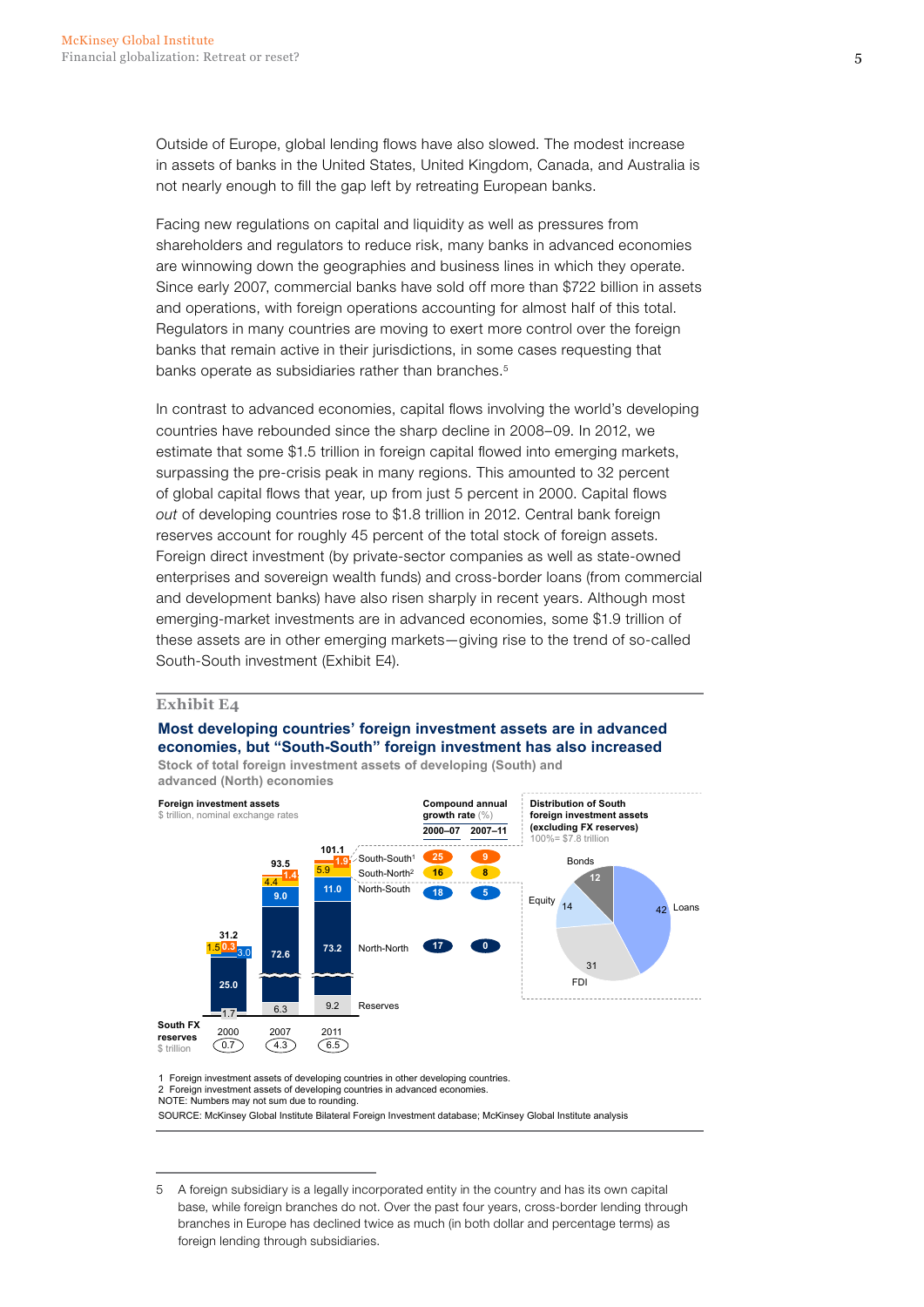Foreign direct investment (FDI), defined as investment that establishes at least a 10 percent stake in a foreign entity, has maintained better momentum than crossborder lending since the crisis. Although we estimate that FDI flows declined by 15 percent in 2012, they accounted for roughly 40 percent of global capital flows that year. This reflects in part the continued expansion of multinational companies as they build global supply chains and enter new consumer markets—and since many major non-financial corporations currently have large cash reserves, there is room for them to assume an even greater role as providers of capital, especially within their own supply chains. The growing share of FDI in global capital flows may have a stabilizing influence: our analysis shows that it is the least volatile type of capital flow in emerging markets and developed countries alike, as companies and investors typically make such commitments as part of a multiyear strategy. By contrast, cross-border lending, which dominated capital flows in the years leading up to the crisis, tends to be short term and can dry up quickly.

There is a bit of positive news to be found in the world's far smaller capital flows: global current account imbalances have declined some 30 percent from their peak when measured relative to global GDP. Although the current account deficits and surpluses in different countries did not directly spark the financial crisis, they did contribute to rapid growth in debt in some countries. In Europe, most of the periphery countries that were later at the center of the euro crisis ran large and growing current account deficits from 2000 to 2008—deficits that have been reduced sharply since then. Similarly, the current account deficit in the United States has shrunk by roughly 40 percent since its peak in 2006. Maintaining these smaller imbalances in the future would reduce one source of risk and volatility in the global financial system.

#### **The path forward: Two scenarios for global financial markets**

With the ramifications of the financial crisis still unfolding and new regulations being implemented, two starkly different futures are possible. In one, the world remains on its current trajectory, with little financial market development and subdued capital flows. Although such an outcome may reduce the risk of a future financial crisis, slower economic growth may become the new normal. An alternative scenario would involve a "reset" of the financial system that corrects past excesses while enabling financial deepening and globalization to resume.

#### **Scenario 1: Financial globalization retreats**

If current trends continue, the value of financial assets relative to GDP would remain flat or even decline by 2020. This would reflect ongoing deleveraging of the household, corporate, and financial sectors in advanced economies, despite a continuing rise in government debt. It would also reflect no further financial deepening in developing countries. The retrenchment of global banks could lead to a loss of competition and expertise in the financial sectors of some smaller countries, driving up the cost of borrowing, and bank lending would be a smaller source of financing in advanced countries. Without robust cross-border capital flows or the presence of securitization and corporate bond markets to provide alternative channels, borrowers in these regions could face a credit crunch.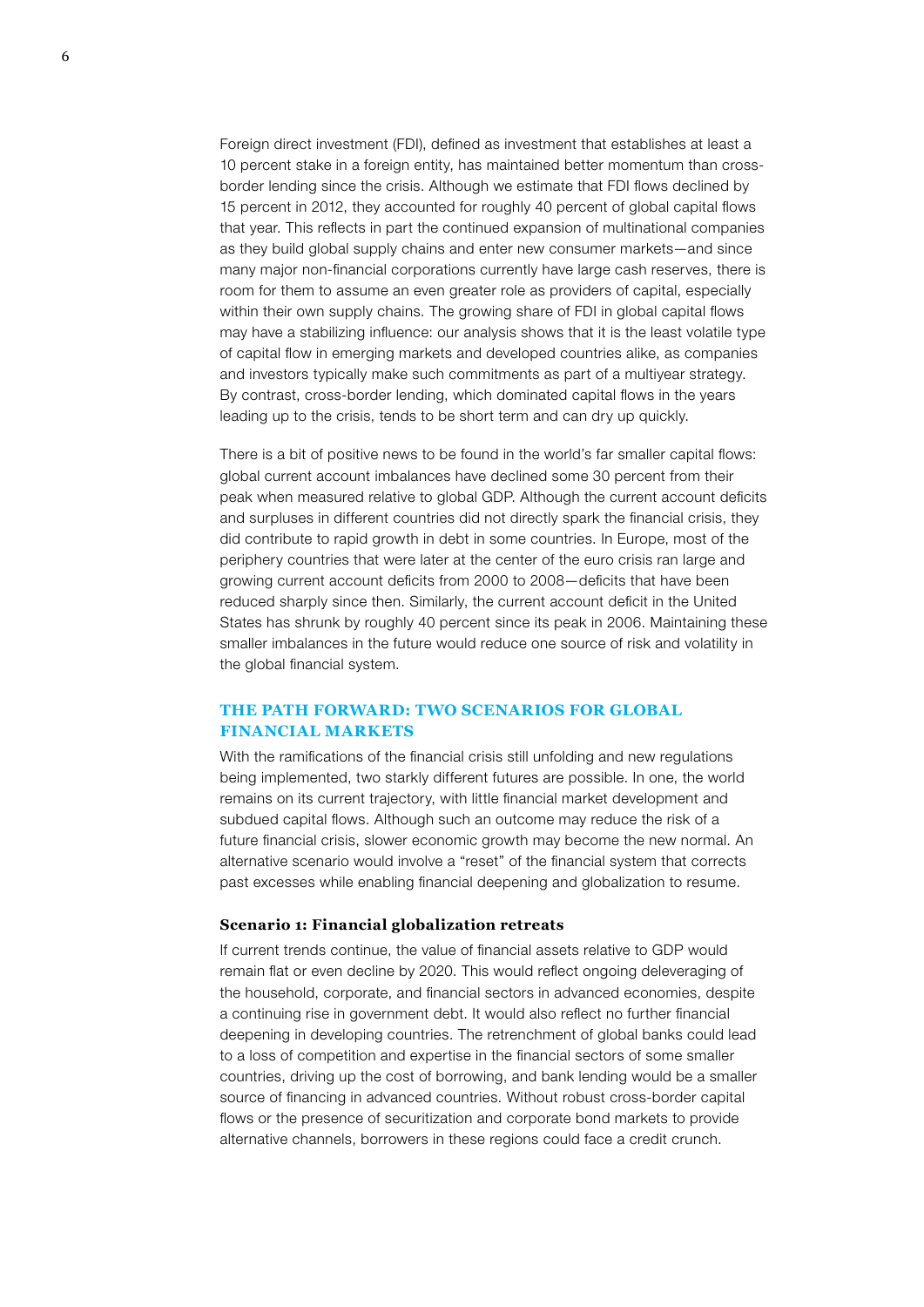In this scenario, cross-border capital flows would not regain their pre-crisis peak for many years. Europe would stay on its current course—with no breakup, but only slow progress toward a banking union framework—and the continent's cross-border activity would continue to wane. Banks would focus on domestic activities and enter only those geographies where they have a clear competitive advantage. Investors would find limited options for entering potentially high-growth emerging economies; foreign capital would shy away from shallow markets in these countries that lack transparency and enforcement. Savers around the world would find it more difficult to diversify their portfolios geographically, potentially harming returns.

Sharp regional differences could emerge in the availability of capital. Some regions with high savings rates would find themselves with surplus capital, and a shortage of good investment opportunities in these countries could potentially result in lower returns for investors and savers. By contrast, other countries (including some advanced economies and many emerging markets) would find capital in short supply, constraining growth.

The crisis underscored the need for greater prudence and stability. But in fighting the last battle, it is easy to lose sight of new hazards that lie ahead. The current path runs the risk of choking off the financing needed for investment in business expansion, infrastructure, housing, R&D, and education. In a more creditconstrained world, all companies would need to consider how and where to raise capital.<sup>6</sup>

#### **Scenario 2: Financial globalization resets**

With the right actions by financial institutions and policy makers, the world could take a more balanced approach to financial market development and globalization that would support economic growth. This scenario hinges on putting in place a solid global regulatory framework to correct the excesses of the pre-crisis years. This includes well-capitalized banks, a clear plan for cross-border resolution and recovery, improved macroprudential supervision, and mutual confidence and cooperation among national regulators. A revitalized system would include healthy competition among an array of financial intermediaries and institutions that serve both borrowers and savers. Foreign capital would flow to where there are investment needs.

In this scenario, countries would pursue opportunities for sustainable financial deepening, such as the expansion of corporate bond markets. In many countries, even the largest companies get most of their debt funding from banks rather than capital markets. But as banks reduce leverage and in some cases need to reduce the size of their balance sheets, shifting some of this credit demand to bond markets would be beneficial. Our calculations suggest there is room for corporate bond markets to grow by more than \$1 trillion if large companies in advanced economies were to shift 60 percent of their debt funding to bonds—and significant additional growth could come from emerging markets. This is only a rough estimate of the scale of the opportunity, and a shift of this magnitude would take years to play out. However, we can already see that corporate bond issuance has increased significantly in all regions of the world since the financial crisis.

<sup>6</sup> For more on this topic, see *Farewell to cheap capital? The implications of long-term shifts in global investment and saving*, McKinsey Global Institute, December 2010.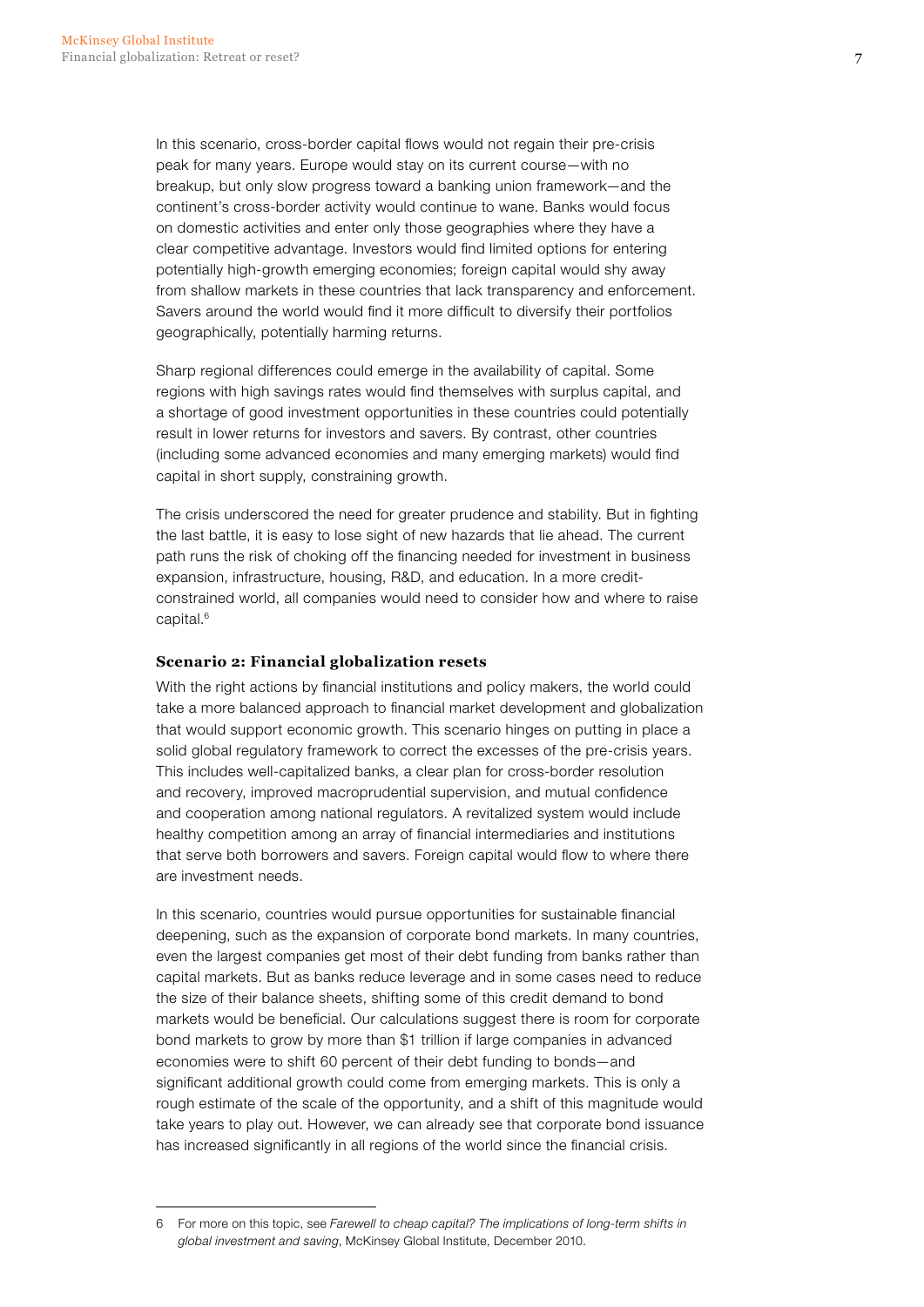Developing nations also have significant room to deepen their financial markets. On average, equity market capitalization is equivalent to 44 percent of GDP in developing countries, compared with 85 percent in advanced economies. Credit to households and debt of corporations combined is only 76 percent of GDP in emerging markets, compared with 146 percent of GDP in advanced economies. McKinsey research has estimated that small and medium-sized enterprises (SMEs) in emerging markets face a \$2 trillion credit gap, and 2.5 billion adults around the world lack access to banking services.7 If developing nations converge to the average financial depth currently seen in advanced economies over the next two decades, their financial assets could grow from \$43 trillion today to more than \$125 trillion by 2020.<sup>8</sup>

Cross-border capital flows would post steady growth in this scenario. But instead of reopening the floodgates of volatile short-term lending and interbank lending, portfolio flows of equity and bond purchases and FDI would become larger components of international capital flows, enhancing stability. Investors would be able to gain much greater exposure to growth and diversification in the emerging world.

This alternative scenario could result in a system that provides financing for innovation and investment without sacrificing stability—if policy makers can balance these two goals. Without the proper regulatory framework in place, a return to rapid growth in financial assets and cross-border capital flows leaves the world vulnerable to the risk of yet another crisis—and all the collateral damage that would entail.

#### **Navigating the new landscape**

Whether financial globalization retreats or resets, the post-crisis world demands a new and more nimble approach to public policy, banking, and investing. Decision making is more complex in a time of uncertainty, but the ideas below offer a starting point.

#### **Policy makers: Resetting financial globalization**

It will take concerted efforts by both national and international policy makers to move to the alternative scenario of a healthier global financial system. The following proposals would help to restore confidence and widen access to capital, setting this process in motion.

 Complete the current agenda for global regulatory reform. The 2008 financial crisis and the subsequent euro crisis brought home the dangers of unsustainable financial deepening and capital flows. Healthy financial globalization cannot resume without robust and consistent safeguards in place to provide confidence and stability. Much is riding on the successful implementation of regulatory reform initiatives that are currently under way. These include working out the final details and implementation of Basel III, developing clear processes for cross-border bank resolution and recovery,

<sup>7</sup> See *Two trillion and counting: Assessing the credit gap for micro, small, and medium-size enterprises in the developing world*, McKinsey & Company and the International Finance Corporation, October 2010, as well as Alberto Chaia, Tony Goland, and Robert Schiff, "Counting the world's unbanked," *The McKinsey Quarterly*, March 2010.

<sup>8</sup> We created several scenarios for emerging market financial asset growth, based on different assumptions about GDP growth rates and exchange rates. See also *The emerging equity gap: Growth and stability in the new investor landscape*, McKinsey Global Institute, December 2011.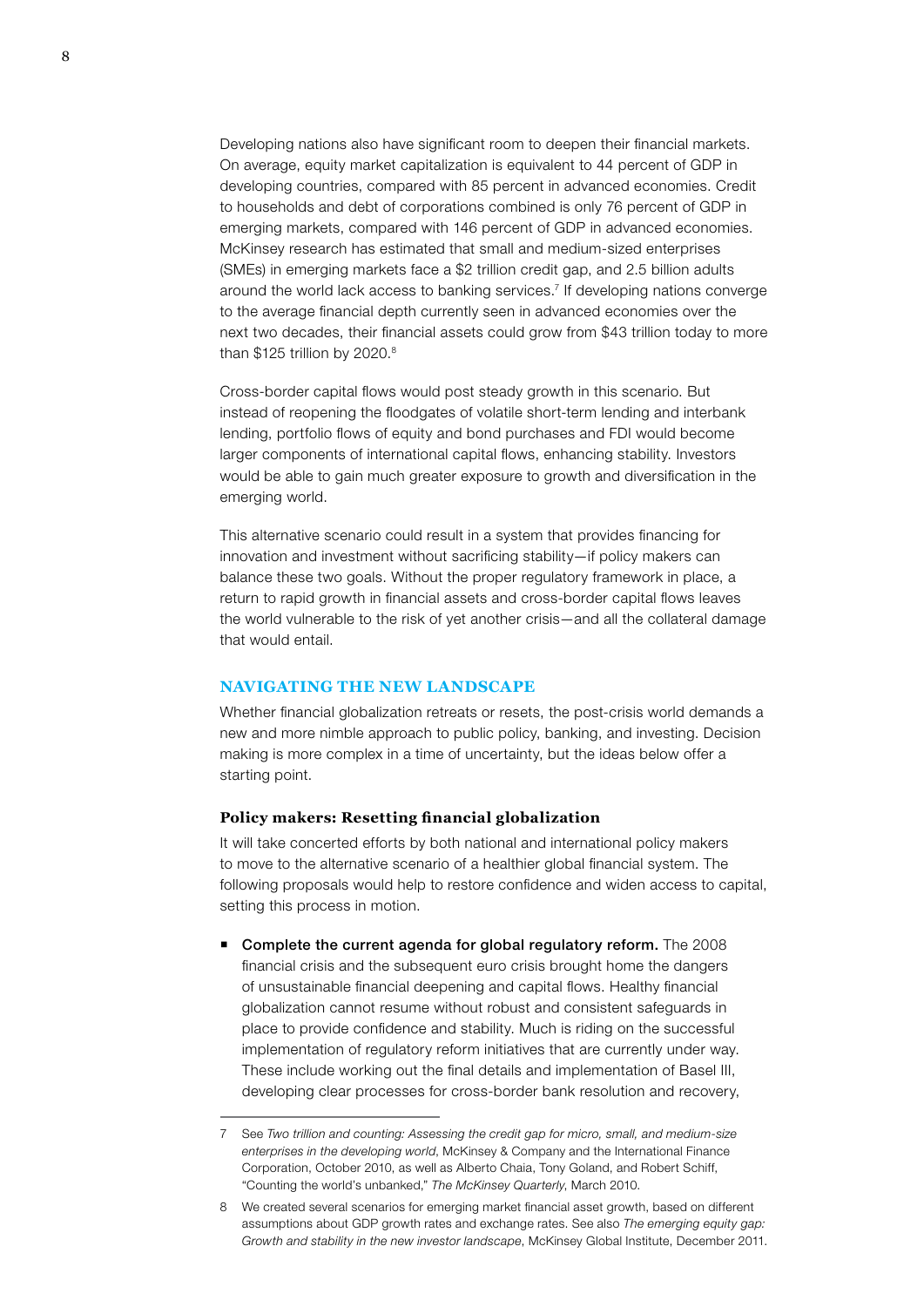building robust macroprudential supervisory capabilities, and, in the Eurozone, establishing a banking union.<sup>9</sup>

- Consider the hidden costs of closed-door policies. Openness to foreign investment and capital flows entails risk, as the global financial crisis and subsequent euro crisis demonstrated, but it also brings clear benefits. Tightly restricting foreign banks and capital inflows may reduce the risk of financial contagion and sudden reversals of capital, but it also limits the benefits that foreign players can bring to a financial sector, such as greater capital access and competition. The right answer for each country will depend on the size and sophistication of its domestic financial sector and the strength of its regulation and supervision. But the objective of building a competitive, diverse, and open financial sector deserves to be a central part of the policy agenda.
- **Build capital markets to meet the demand for credit.** Capital markets are good sources of long-term finance—and they can provide crucial alternatives as banks scale back their activities. Most countries have the basic market infrastructure and regulations, but enforcement and market supervision is often weak. Standardized rating systems, clearing mechanisms, and a solid regulatory foundation are necessary prerequisites. Underlying the development of both equity and debt capital markets are robust corporate governance, financial reporting, and disclosure of companies seeking to tap these markets. When these elements are in place, a financial system is better equipped to attract capital and deploy it productively.
- Create new financing mechanisms for constrained borrowers. In an era of bank deleveraging, funding for large investment projects, infrastructure, and SMEs may be in short supply in many countries. But policy makers could promote the development of new financial intermediaries and instruments aimed at filling gaps in the current landscape. Public-private lending institutions and innovation funds, infrastructure banks, small-business lending programs, and peer-to-peer lending and investing platforms can increase access to capital for underserved sectors. These actions will become more urgent in an increasingly credit-constrained world.
- **Promote stable cross-border flows of finance.** Regulatory efforts have focused on containing the dangers of cross-border lending. By contrast, there has been relatively little discussion of unlocking what could be a major source of stable, long-term capital and higher returns at lower risk for savers and investors. Many public pension funds and insurance companies have strict geographic restrictions on their investment portfolios; these are meant to encourage investment at home, but they limit the potential returns and diversification that might come from seeking out growth in emerging markets. Designed to contain risk, they actually concentrate it by increasing domestic exposure. In addition to allowing the international diversification of portfolios, policy makers can look at removing legal barriers to foreign ownership and foreign direct investment, creating new channels (such as mutual funds) for retail investors in emerging markets, and creating cross-border resolution mechanisms for financial institutions and companies.

<sup>9</sup> Three elements are under discussion in establishing a banking union in the Eurozone: common supervision of banks, common deposit insurance, and common authority for resolving failing banks. The European Central Bank is expected to assume supervisory responsibility for the largest banks in the Eurozone in 2014.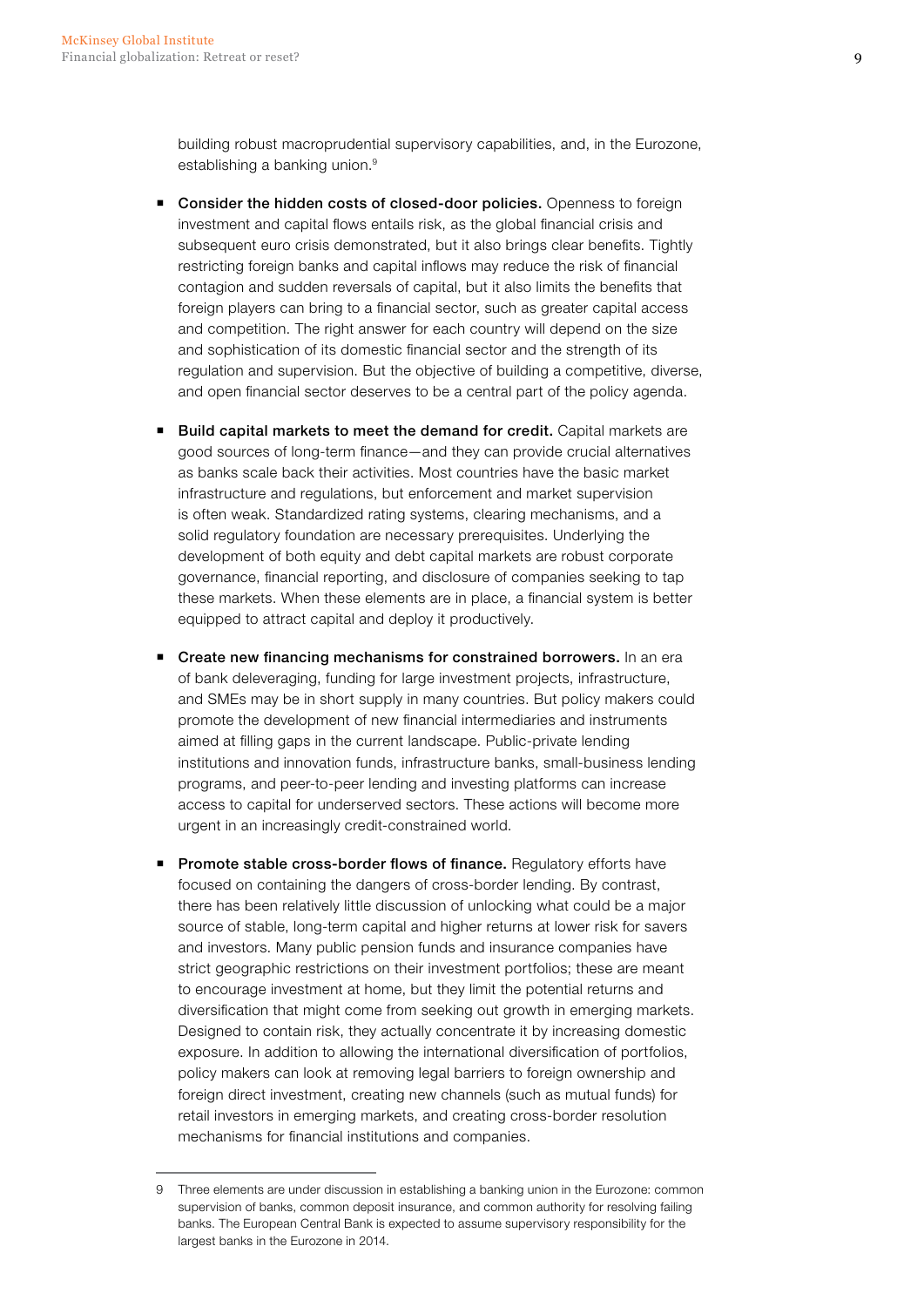■ Use big data to improve information flows and market monitoring. Poor information and data collection hampered the ability of financial institutions and regulators to recognize and act on the accumulation of unsustainable debt and leverage, opaque connections among institutions, and the concentration of risk. Healthier, deeper, and more open financial markets require more granular and timely information from market participants. Policy makers can draw on new analytic tools being deployed in the private sector to gather and analyze vast quantities of information and more closely monitor potential market risks.

#### **Global banks: Searching for new business models**

The future direction of the global financial system depends in part upon actions by policy makers that will take years to realize. Nonetheless, certain elements of the landscape are becoming clear and will require new approaches.

First is a more selective focus on geographies and new operating models abroad. New regulations and shareholder pressures call into question the benefits of pursuing a global banking model, and banks have already begun the process of exiting some geographies.

Foreign operations may need new organizational models. The "sudden stop" problems associated with foreign lending—particularly the risks of foreign "suitcase" lending—have become clear to recipient countries, and national regulators are moving to impose new capital requirements and other controls on the banks that operate within their jurisdictions. Whether banks operate through branches or subsidiaries, there will be a greater emphasis on local deposits, local funding sources, and engagement with local regulators.

In the slow-growth environment that characterizes most advanced economies, cost efficiencies take on new importance. On this front, there is wide variation in performance across banks within the same country and across countries. This challenge does not call for simple budget cutting within departments, but rather end-to-end process redesigns to streamline back-office functions and operations.

Lending may not grow faster than GDP in advanced economies, but it will always remain a core product—and some banks may benefit from a renewed emphasis on relationship-based lending. This will require sharpening fundamental creditassessment skills that were deprioritized during the peak of the bubble. Basic lending also presents a major opportunity in emerging economies, especially for those institutions that can find viable models to tap underserved mortgage markets, other consumer lending, and SME lending.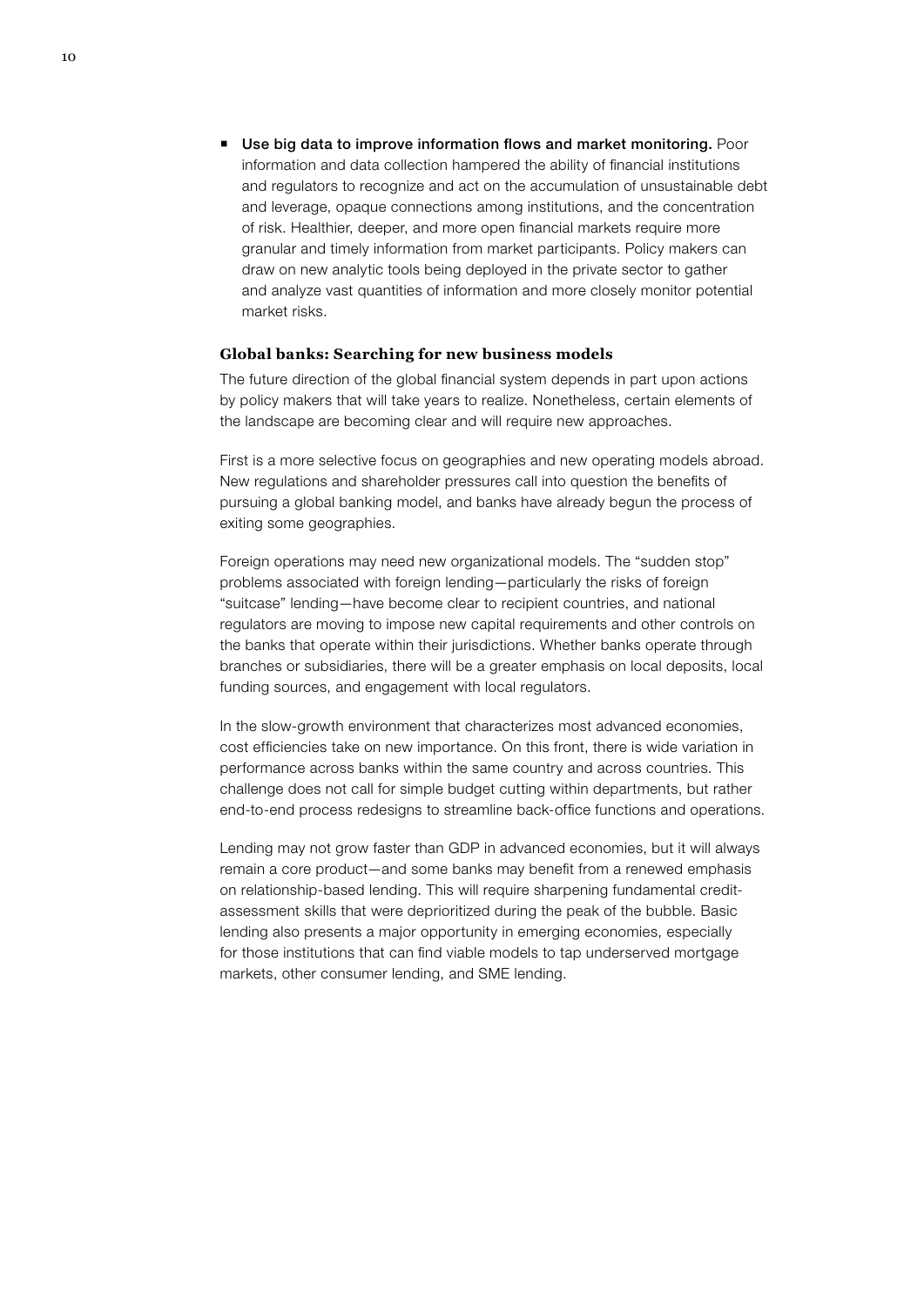In addition, banks may consider acting more as conduits of capital rather than leveraging their own balance sheets to provide capital. Such a shift may involve focusing on underwriting, advisory services, and other fee-based activities. The potential for large-scale expansion in global bond markets will open new opportunities. Banks can act as brokers between institutional investors and borrowers, providing credit-assessment skills and deal-sourcing capabilities. They may also be at the forefront of new platforms for capital raising and lending, such as online peer-to-peer markets.

Finally, institutions that weathered the financial crisis well (such as those in emerging economies and some regional banks in advanced markets) will find new opportunities to gain market share where the largest global banks are exiting. This shift is already playing out in Asian trade finance, as regional banks pick up business from retreating European banks.

#### **Institutional investors: Generating returns in a two-speed world**

The challenge for institutional investors in the coming years will be to navigate uncertain, volatile financial markets and find new sources of returns. Low yields and sluggish growth are the realities in mature economies, while emerging markets are expected to produce 70 percent of global GDP growth through 2025.10 Shallow, illiquid financial markets in these countries can deter foreign institutional investors, however. Private equity investing, or partnering with local banks and investors, can get around these limitations. Some pension funds are considering direct deals with foreign companies, but they will need to develop new skills and possibly new organizational models in order to do so.

In advanced economies, institutional investors will need to identify new sources of alpha, or returns that are uncorrelated with broader market movements. This could come from several sources: for instance, pursuing market-neutral strategies that hedge a variety of long and short positions, or cultivating superior information and insights into specific sectors that enable identification of underpriced companies or future growth opportunities. Building these skills will be a formidable task and require major investments.

Despite these challenges, the shifting financial landscape will present institutional investors with new opportunities. Estimates show that by 2020, nine major economies alone will need to finance \$18.8 trillion annually in long-term investment to achieve moderate levels of economic growth.11 With banks in a deleveraging mode, this could be a pivotal moment for institutional investors, whose pools of patient capital could finance infrastructure and other types of investment. With the appropriate policy changes, investors such as pensions and sovereign wealth funds with long time horizons could command liquidity premiums, earning extra returns for providing longer-term funding.

<sup>10</sup> *Winning the \$30 trillion decathlon: Going for gold in emerging markets*, McKinsey & Company, August 2012.

<sup>11</sup> *Long-term finance and economic growth*, Group of Thirty, February 2013. Also see *Infrastructure productivity: How to save \$1 trillion a year*, McKinsey Global Institute, January 2013.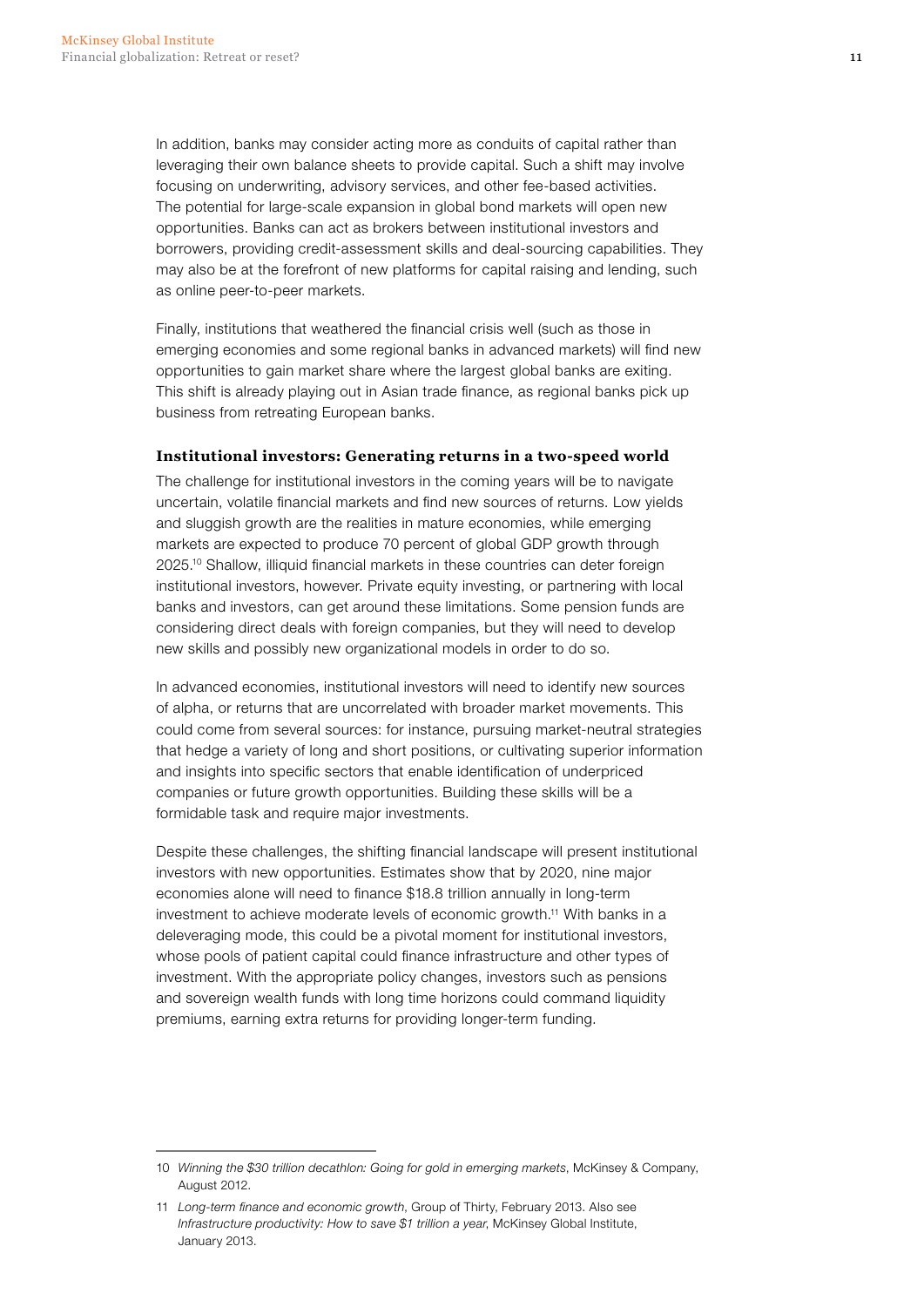$\begin{array}{cccccccccccccc} \Box & \Box & \Box & \Box \end{array}$ 

After decades of strong momentum, the world is now experiencing a long, uncertain pause in financial market development and financial globalization. We could be entering a period in which banks and investors are less likely to venture beyond their home markets, or we may be witnessing the start of a new and more sustainable phase in the history of financial globalization. Policy makers will play an important role in shaping the outcome—and banks and investors need a flexible strategy for operating in a new and changing environment.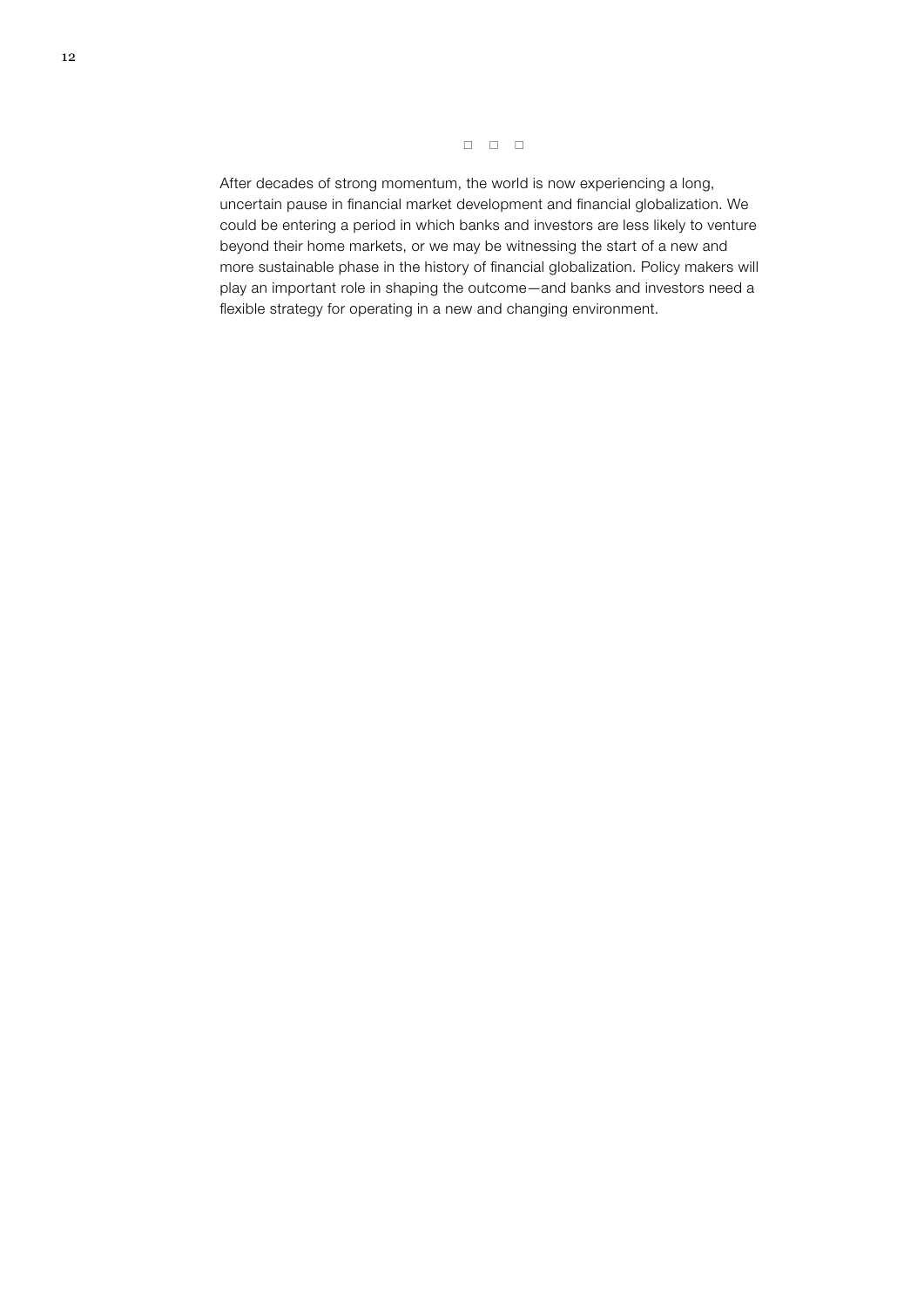#### Related McKinsey Global Institute publications



Debt and deleveraging: Uneven progress on the path to growth (January 2012)

Safely reducing debt and clearing the way for economic growth in the aftermath of the global credit bubble will take many years and involve difficult choices. Major economies have only just begun deleveraging. The private sector leads in debt reduction, while government debt has continued to rise. But this MGI report points to history showing that under the right conditions, private-sector deleveraging leads to renewed economic growth and eventually public-sector debt reduction.



#### The emerging equity gap: Growth and stability in the new investor landscape (December 2011)

Several forces are converging to reshape global capital markets in the coming decade and reduce the role of listed equities. The most important of these is the rapid shift of wealth to emerging markets, where private investors typically put less than 15 percent of their money into equities. At the same time, demand for listed equities in advanced economies is likely to fall due to aging, shifting pension regimes, growth of alternative investments, and new financial regulations.



#### Mapping global capital markets 2011 (August 2011)

In this 2011 update, MGI finds that the recovery of financial markets remains uneven across geographies and asset classes. Emerging markets account for a disproportionate share of growth in capital-raising as mature economies struggle. Debt markets remain fragile in many parts of the world—the growth of government debt and of lending in China accounts for the majority of the increase in credit globally.



Urban world: Cities and the rise of the consuming class (June 2012)

This latest MGI report on urbanization shows that the 600 cities making the largest contribution to a higher global GDP—the City 600—will generate nearly 65 percent of world economic growth by 2025. However, the most dramatic story within the City 600 involves just over 440 cities in emerging economies. One billion people will enter the global consuming class by 2025, and around 600 million of them will live in the Emerging 440.



Investing in growth: Europe's next challenge (December 2012)

Private investment was the hardest-hit component of Europe's GDP between 2007 and 2011—but MGI analysis shows that it can also be a major driver of the region's recovery. Even in the face of weak demand and high uncertainty, some investors would start spending again if governments took bold measures to remove barriers that now stand in the way.

#### www.mckinsey.com/mgi

E-book versions of selected MGI reports are available at MGI's website, Amazon's Kindle bookstore, and Apple's iBookstore.

Download and listen to MGI podcasts on iTunes or at www.mckinsey.com/mgi/publications/multimedia/